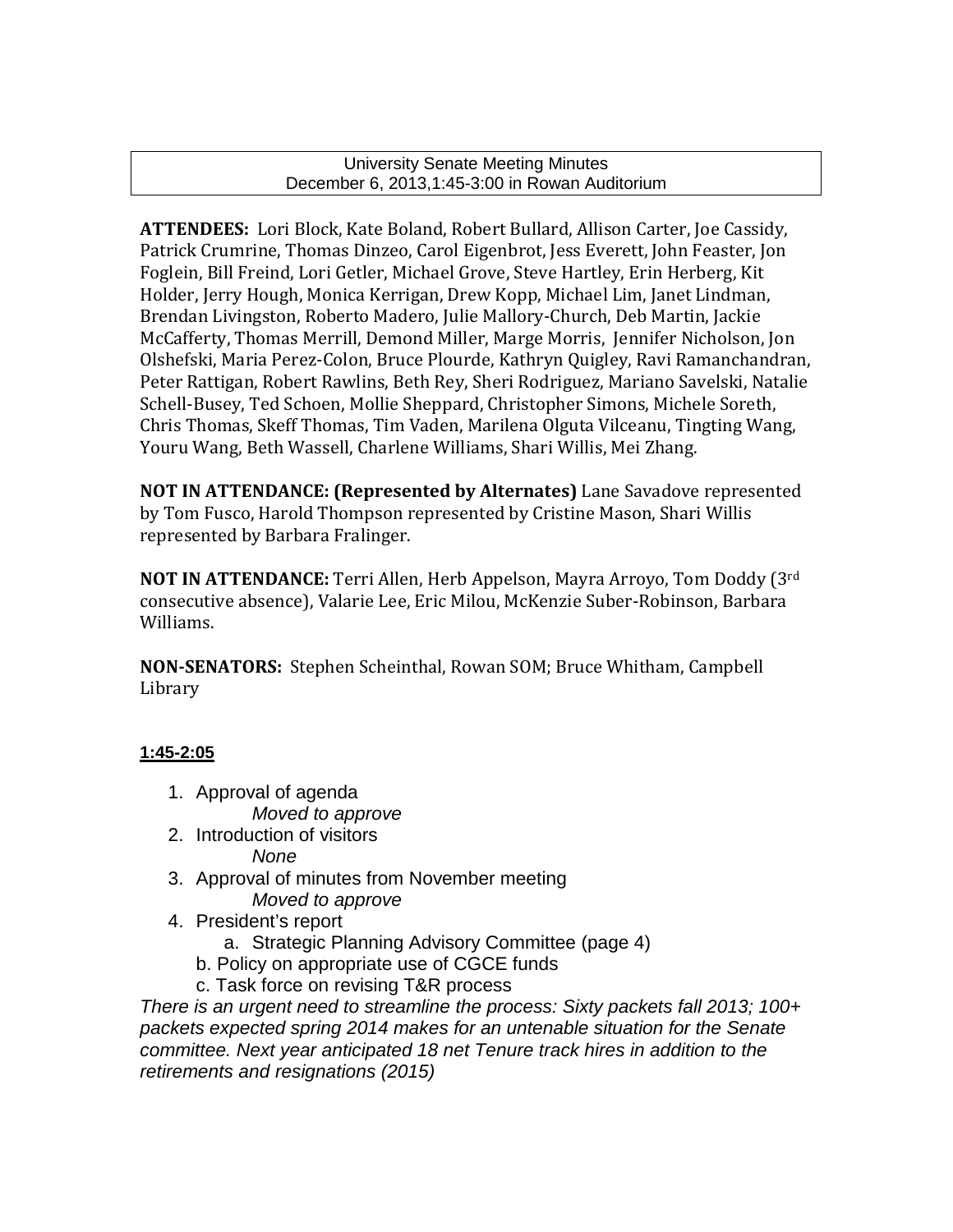## **2:05-2:40**

5. Second reading: Scheduling resolutions

a. Standardize passing time to 15 minutes (page 6) *Motion carries with minimal discussion (mostly clarification)*

b. Changes to scheduling system (page 8) Discussion from the floor: *Instructors who are assigned to classrooms in poor conditions are stuck; Standing committee will keep looking at data; 35 seat classroom problem: enrollment VS capacity; Department of Facilities is a problem in and of itself - Donald Moore to address Senate in Feb.; major issues need to be brought now to Steve Farney; question about transparency in allocation of rooms: To address transparency - Minutes posted on O drive; make up of committee and method of room allocation involving 5 years of data aggregated; worked with chairs to make adjustments; (Theater and Dance has not been kept in the loop). Another issue: Demand for certain timeslots. Response - Student survey did indicate work was a factor in student-preferred time for classes, also free weekends. There are peak times at 1 pm and 6 pm. 165 classes with some kind of bell curve but not to exceed number of rooms. The goal is to not have more classes offered at a particular time than rooms available.*

There are four Friendly Amendments:

First, to approve for a year then review. This model will be in effect for the 2014- 2015 academic year. The university scheduling committee will report back to the senate in November 2014 to assess and re-ratify the program.

Second, (Page #) change language from "will be removed" to "may be removed" Third, "Standard daily configurations include":

Fourth, (page 6.2) "chairs in consultation with faculty"

*Unanimous vote to pass* 

6. Emergency addition to agenda: Curriculum proposal

a. Request to approve a program in Data Analytics, before College and Senate committee approval. Time sensitive because proposal needs to go before the state for consideration. In competition with other institutions. Proposal comes out of CS via an interdisciplinary committee.

*Unanimous approval from Senate*

## **2:40-2:55**

7. First reading: Revisions to Gen Ed (page 16)

*a.* Discussion – *trend is for fewer courses, thus required number has been taken down to 31; additional program hours optional. Students did not understand the old model, how will we communicate the understanding of the new model core competencies and cornerstone? What will be the impact on transfer students? Response -proposal addresses that in terms of amount of credits; quasi-curricular changes do not need to go through senate. Precedent from last time we did major changes. Cornerstone 1 and 2 not driven by content rather competencies: what do we want our students to know and do? Courses will be different.*